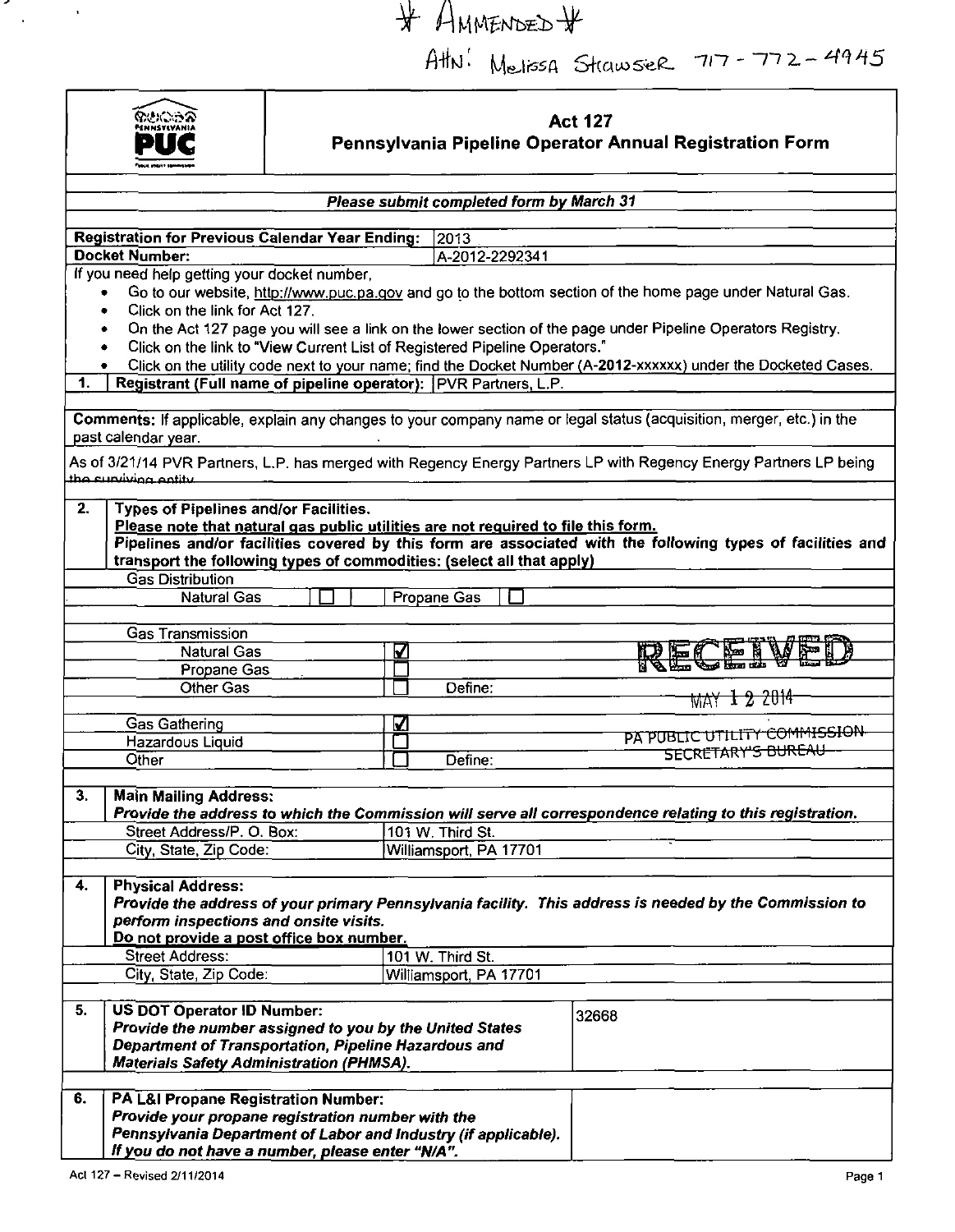|                                                                                                                                                      | questions and other matters pertaining to your registration and operations.                                                                                                                                                         |
|------------------------------------------------------------------------------------------------------------------------------------------------------|-------------------------------------------------------------------------------------------------------------------------------------------------------------------------------------------------------------------------------------|
| Name:                                                                                                                                                | Dave Jones                                                                                                                                                                                                                          |
| <b>Street Address:</b>                                                                                                                               | 9999 Hamilton Blvd. One TEK Park Suite 110                                                                                                                                                                                          |
| City, State, Zip Code:                                                                                                                               | Breinigsville, PA 18031                                                                                                                                                                                                             |
| <b>Email Address:</b>                                                                                                                                | david.jones@regencygas.com                                                                                                                                                                                                          |
| <b>Telephone Number:</b>                                                                                                                             | (610) 283-1701                                                                                                                                                                                                                      |
|                                                                                                                                                      |                                                                                                                                                                                                                                     |
| <b>Assessment Contact Information:</b>                                                                                                               | Complete in full with contact information of the person in your company who is responsible for receiving the<br>Commission's assessment (billing) invoices and paying the assessment under Act 127.                                 |
| Name:                                                                                                                                                | Dave Jones                                                                                                                                                                                                                          |
| <b>Street Address:</b>                                                                                                                               | 9999 Hamilton Blvd. One TEK Park Suite 110                                                                                                                                                                                          |
| City, State, Zip Code:                                                                                                                               | Breinigsville, PA 18031                                                                                                                                                                                                             |
| Email Address:                                                                                                                                       | david.jones@regencygas.com                                                                                                                                                                                                          |
|                                                                                                                                                      |                                                                                                                                                                                                                                     |
| <b>Telephone Number:</b>                                                                                                                             | (610) 283-1701                                                                                                                                                                                                                      |
|                                                                                                                                                      |                                                                                                                                                                                                                                     |
| <b>Federal EIN Number (if applicable):</b><br><b>Pipeline Emergency (PEMA) Contact Information:</b><br><b>Emergency Management Authority (PEMA).</b> | 23-3087517<br>Complete in full with contact information of the person in your company who the Commission can call in<br>an emergency situation. This information is critical to the Commission's interactions with the Pennsylvania |
| 10.<br>Name:                                                                                                                                         | Dave Jones                                                                                                                                                                                                                          |
| <b>Street Address:</b>                                                                                                                               | 9999 Hamilton Blvd. One TEK Park Suite 110                                                                                                                                                                                          |
| City, State, Zip Code                                                                                                                                | Breinigsville, PA 18031                                                                                                                                                                                                             |
| <b>Email Address:</b>                                                                                                                                | david.jones@regencygas.com                                                                                                                                                                                                          |
| <b>Telephone Number:</b>                                                                                                                             | $(610)$ 283-1701                                                                                                                                                                                                                    |
|                                                                                                                                                      |                                                                                                                                                                                                                                     |
| <b>Attorney (if applicable):</b>                                                                                                                     | Complete this section only if an attorney is filing this registration form on your company's behalf.                                                                                                                                |
| Name:                                                                                                                                                |                                                                                                                                                                                                                                     |
| <b>Street Address:</b>                                                                                                                               |                                                                                                                                                                                                                                     |
| City, State, Zip Code                                                                                                                                |                                                                                                                                                                                                                                     |
| <b>Email Address:</b>                                                                                                                                |                                                                                                                                                                                                                                     |
| <b>Telephone Number:</b>                                                                                                                             |                                                                                                                                                                                                                                     |
|                                                                                                                                                      |                                                                                                                                                                                                                                     |
| <b>Operational Information:</b>                                                                                                                      | Comments: Report any newly installed pipeline, and explain any additions, deletions or variations since your previous                                                                                                               |

 $\bar{\phantom{a}}$ 

 $\ddot{\phantom{a}}$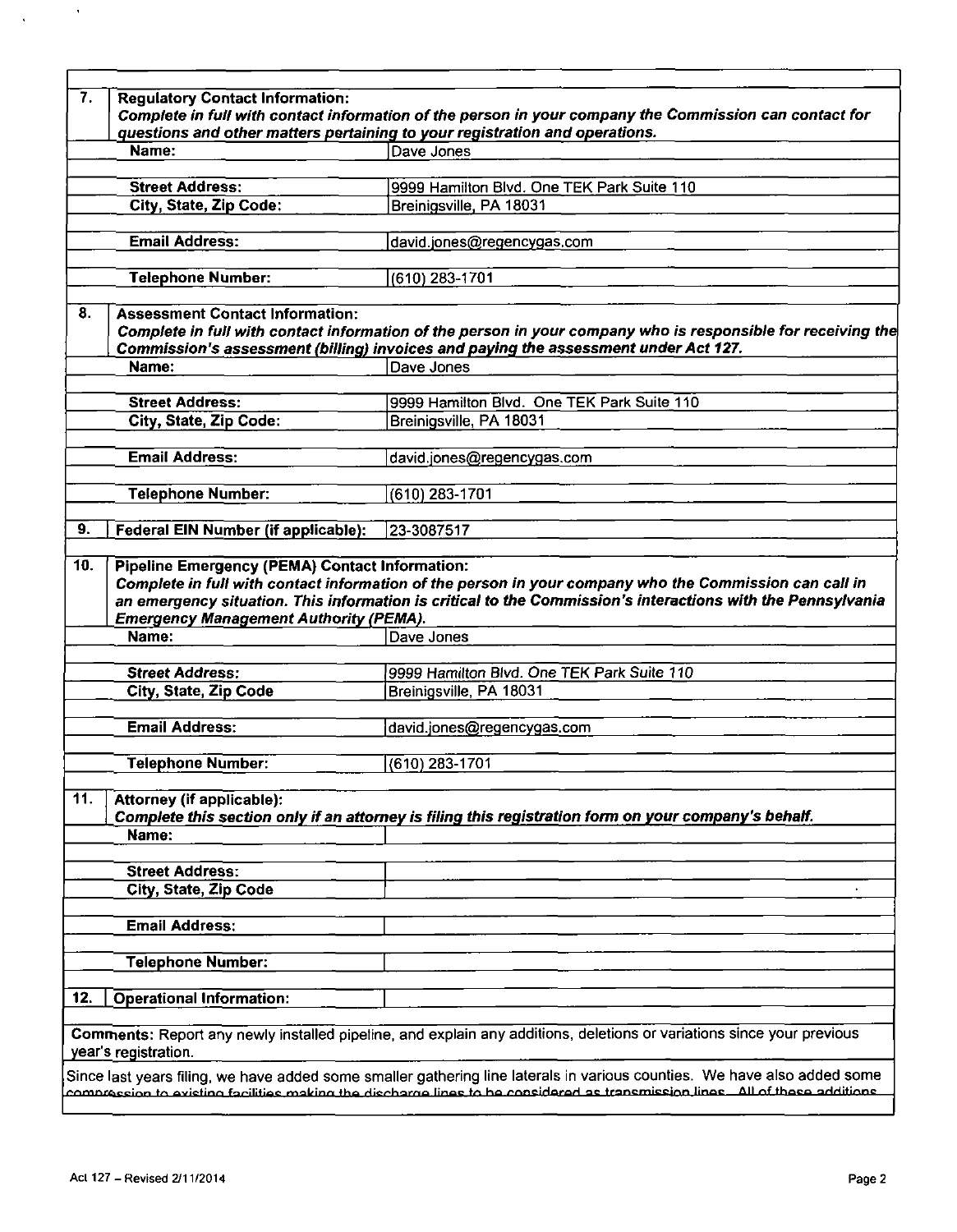| Complete Attachments "A" and "B". For each Pennsylvania gas or hazardous liquids pipeline, provide the in-state<br>mileage in operation as of December 31 of the prior year, by class and by county. Mileage should be reported for<br>each individual pipe. Multiple pipelines in one trench are considered individual pipes for reporting purposes. If you<br>have no miles to report on these attachments, check the appropriate block at the top of the form(s). |                    |  |  |  |  |  |
|----------------------------------------------------------------------------------------------------------------------------------------------------------------------------------------------------------------------------------------------------------------------------------------------------------------------------------------------------------------------------------------------------------------------------------------------------------------------|--------------------|--|--|--|--|--|
| Complete Attachment "C" by providing the country of manufacture and mileage data for all tubular steel products<br>٠<br>installed in the prior calendar year in Pennsylvania for the exploration, gathering or transmission of natural gas or<br>hazardous liquids. If you have no data to report on this attachment, check the appropriate block at the top of the form.                                                                                            |                    |  |  |  |  |  |
| 13.<br><b>Filing Fee:</b>                                                                                                                                                                                                                                                                                                                                                                                                                                            |                    |  |  |  |  |  |
| "The filing fee for this Annual Registration Form is \$250, payable to the "Commonwealth of Pennsylvania."                                                                                                                                                                                                                                                                                                                                                           |                    |  |  |  |  |  |
| The filing fee can either be mailed or electronically paid when eFiling your form with the Commission's eFiling system.<br>NOTE: If you are a Propane Distributor registered with the PA L&I or a Borough, you are exempt from paying this                                                                                                                                                                                                                           |                    |  |  |  |  |  |
| filing fee.                                                                                                                                                                                                                                                                                                                                                                                                                                                          |                    |  |  |  |  |  |
| Fee Exemptions (please indicate if either exemption applies):                                                                                                                                                                                                                                                                                                                                                                                                        |                    |  |  |  |  |  |
| Propane Distributor registered with PA L&I                                                                                                                                                                                                                                                                                                                                                                                                                           |                    |  |  |  |  |  |
| Borough                                                                                                                                                                                                                                                                                                                                                                                                                                                              |                    |  |  |  |  |  |
| Verification:<br>14.                                                                                                                                                                                                                                                                                                                                                                                                                                                 |                    |  |  |  |  |  |
| The person responsible (corporate officer or attorney) for filing your Annual Registration Form must affix his or<br>her signature and verify that all information provided on the form is true to the best of his or her knowledge,<br>information and belief. NOTE: Registration Forms that are not verified will not be accepted for filing.                                                                                                                      |                    |  |  |  |  |  |
| I hereby state that the information in this application is true and correct to the best of my knowledge, information and<br>belief. I understand that the statements herein are made subject to the penalties of 18 Pa. C.S. § 4904 (relating to<br>unsworn falsification to authorities).                                                                                                                                                                           |                    |  |  |  |  |  |
| Name:                                                                                                                                                                                                                                                                                                                                                                                                                                                                | Signature:         |  |  |  |  |  |
| Dave Jones                                                                                                                                                                                                                                                                                                                                                                                                                                                           | <u>anc</u><br>ک{∨د |  |  |  |  |  |
|                                                                                                                                                                                                                                                                                                                                                                                                                                                                      |                    |  |  |  |  |  |
|                                                                                                                                                                                                                                                                                                                                                                                                                                                                      |                    |  |  |  |  |  |
| Title:                                                                                                                                                                                                                                                                                                                                                                                                                                                               | Date:              |  |  |  |  |  |
| Regulatory Compliance Specialist                                                                                                                                                                                                                                                                                                                                                                                                                                     | 5/9/2014           |  |  |  |  |  |
| 15.<br><b>Registration:</b>                                                                                                                                                                                                                                                                                                                                                                                                                                          |                    |  |  |  |  |  |
| eFiling:                                                                                                                                                                                                                                                                                                                                                                                                                                                             |                    |  |  |  |  |  |
| Registration Forms may be eFiled with the PUC. If eFiling your renewal form, go to http://www.puc.pa.gov and<br>click on the eFiling link on the bottom of the page under Issues, News & Reports. Please choose "Existing Case" as the<br>type of filing and enter your docket number where indicated.                                                                                                                                                               |                    |  |  |  |  |  |
| By mail:                                                                                                                                                                                                                                                                                                                                                                                                                                                             |                    |  |  |  |  |  |
| Send original, signed copy of registration form along with attachments and filing fee (if applicable) to:<br>Secretary, PA Public Utility Commission                                                                                                                                                                                                                                                                                                                 |                    |  |  |  |  |  |
| Keystone Building, 2 <sup>nd</sup> Floor                                                                                                                                                                                                                                                                                                                                                                                                                             |                    |  |  |  |  |  |
| 400 North Street                                                                                                                                                                                                                                                                                                                                                                                                                                                     |                    |  |  |  |  |  |
| Harrisburg, PA 17120                                                                                                                                                                                                                                                                                                                                                                                                                                                 |                    |  |  |  |  |  |
| <b>Reminders:</b><br>It is the responsibility of registrants to keep the Commission notified of any changes to your contact<br>٠                                                                                                                                                                                                                                                                                                                                     |                    |  |  |  |  |  |
| information by providing notice, in writing, to the Commission's Secretary at the above address.                                                                                                                                                                                                                                                                                                                                                                     |                    |  |  |  |  |  |
| Incomplete registration forms or those missing any attachments are unacceptable for filing and will be<br>٠<br>delayed for processing until the required information is sent to the Commission's Secretary's Bureau. If<br>you require assistance or have questions when completing this form, call 717-772-7777.                                                                                                                                                    |                    |  |  |  |  |  |
| Registrations are public records. Accordingly, DO NOT place social security numbers, credit card<br>٠<br>numbers, bank account numbers or other confidential information on the registration form.                                                                                                                                                                                                                                                                   |                    |  |  |  |  |  |
| ***********PLEASE KEEP A COPY OF YOUR COMPLETED REGISTRATION FORM FOR YOUR RECORDS***********                                                                                                                                                                                                                                                                                                                                                                        |                    |  |  |  |  |  |
|                                                                                                                                                                                                                                                                                                                                                                                                                                                                      |                    |  |  |  |  |  |
| Additional Comments: Use this section to add any additional information:                                                                                                                                                                                                                                                                                                                                                                                             |                    |  |  |  |  |  |

 $\chi_{\rm c} = 0.08$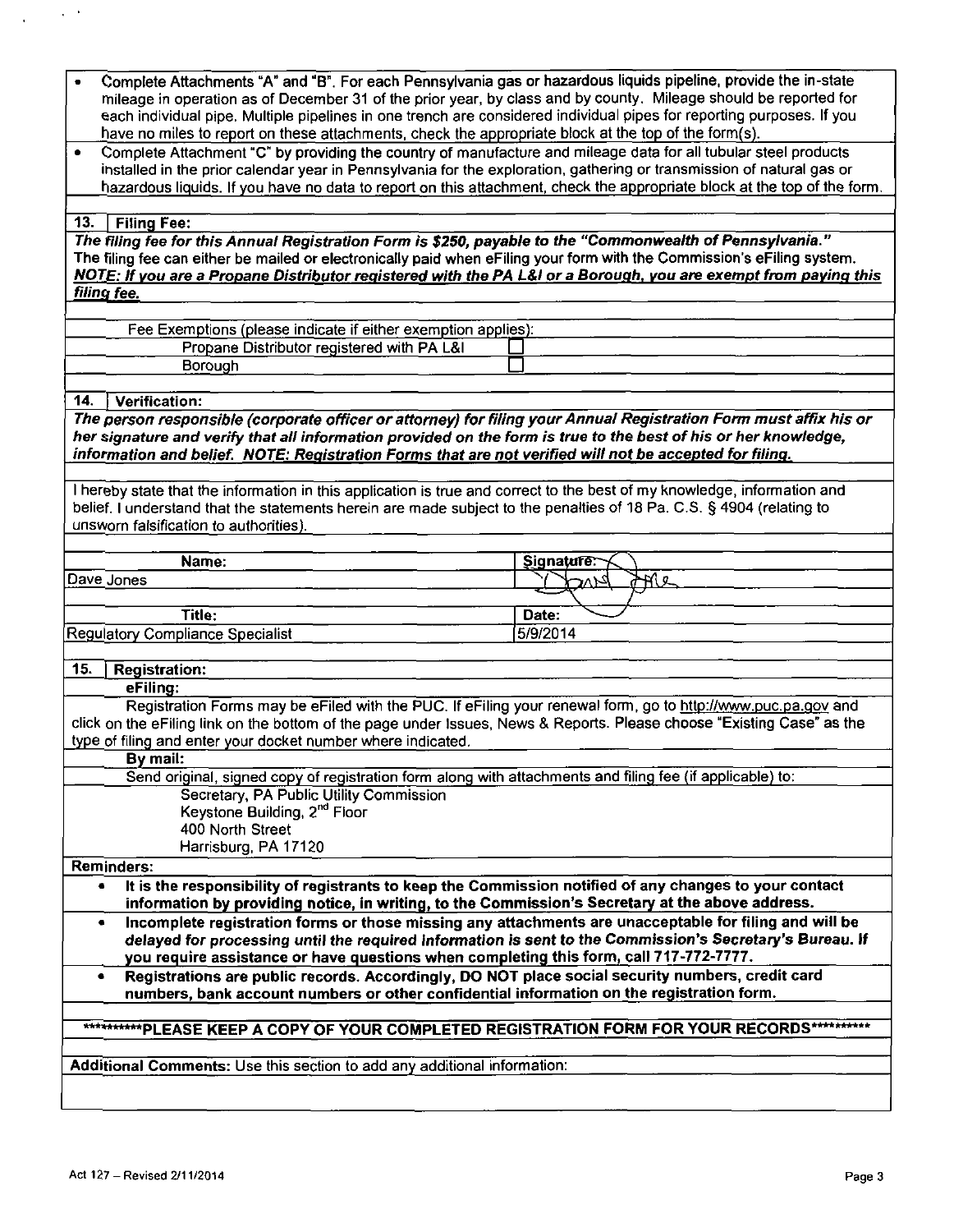$\chi$  ,  $\chi$ 

J.

## Hazardous Liquids Lines Calendar Year Ending: 2013 Pipeline Operator: PVR Partners, L.P.

## **Please check here if you have no reportable Hazardous Liquids Lines**  $\mathbb{Z}$

# Please report mileage to the nearest 1/10th of a mile.

### **HCA = High Consequence Area**

|                  | <b>Intrastate</b> |            | <b>Interstate</b> |            |                  |
|------------------|-------------------|------------|-------------------|------------|------------------|
| County           | <b>Non-HCA</b>    | <b>HCA</b> | <b>Non-HCA</b>    | <b>HCA</b> | Total            |
| Adams            |                   |            |                   |            | 0.0              |
| Allegheny        |                   |            |                   |            | 0.0              |
| Armstrong        |                   |            |                   |            | $\overline{0.0}$ |
| <b>Beaver</b>    |                   |            |                   |            | 0.0              |
| Bedford          |                   |            |                   |            | 0.0              |
| Berks            |                   |            |                   |            | 0.0              |
| <b>Blair</b>     |                   |            |                   |            | 0.0              |
| <b>Bradford</b>  |                   |            |                   |            | 0.0              |
| <b>Bucks</b>     |                   |            |                   |            | 0.0              |
| <b>Butler</b>    |                   |            |                   |            | 0.0              |
| Cambria          |                   |            |                   |            | 0.0              |
| Cameron          |                   |            |                   |            | 0.0              |
| Carbon           |                   |            |                   |            | 0.0              |
| Centre           |                   |            |                   |            | 0.0              |
| Chester          |                   |            |                   |            | 0.0              |
| Clarion          |                   |            |                   |            | 0.0              |
| Clearfield       |                   |            |                   |            | 0.0              |
| <b>Clinton</b>   |                   |            |                   |            | 0.0              |
| Columbia         |                   |            |                   |            | $\overline{0.0}$ |
| Crawford         |                   |            |                   |            | 0.0              |
| Cumberland       |                   |            |                   |            | 0.0              |
| <b>Dauphin</b>   |                   |            |                   |            | 0.0              |
| <b>Delaware</b>  |                   |            |                   |            | 0.0              |
| Eik              |                   |            |                   |            | 0.0              |
| Erie             |                   |            |                   |            | 0.0              |
| Fayette          |                   |            |                   |            | 0.0              |
| Forest           |                   |            |                   |            | 0.0              |
| Franklin         |                   |            |                   |            | $\overline{0.0}$ |
| <b>Fulton</b>    |                   |            |                   |            | 0.0              |
| Greene           |                   |            |                   |            | 0.0              |
| Huntingdon       |                   |            |                   |            | 0.0              |
| Indiana          |                   |            |                   |            | 0.0              |
| <b>Jefferson</b> |                   |            |                   |            | 0.0              |
| Juniata          |                   |            |                   |            | $\overline{0.0}$ |
| Lackawanna       |                   |            |                   |            | 0.0              |
| Lancaster        |                   |            |                   |            | 0.0              |
| Lawrence         |                   |            |                   |            | 0.0              |
| Lebanon          |                   |            |                   |            | 0.0              |
| Lehigh           |                   |            |                   |            | 0.0              |
| Luzerne          |                   |            |                   |            | 0.0              |
| Lycoming         |                   |            |                   |            | $\boxed{0.0}$    |
| McKean           |                   |            |                   |            | $\overline{0.0}$ |
| Mercer           |                   |            |                   |            | $\overline{00}$  |
| <b>Mifflin</b>   |                   |            |                   |            | 0.0              |
| Monroe           |                   |            |                   |            | $\overline{0.0}$ |
| Montgomery       |                   |            |                   |            | 0.0              |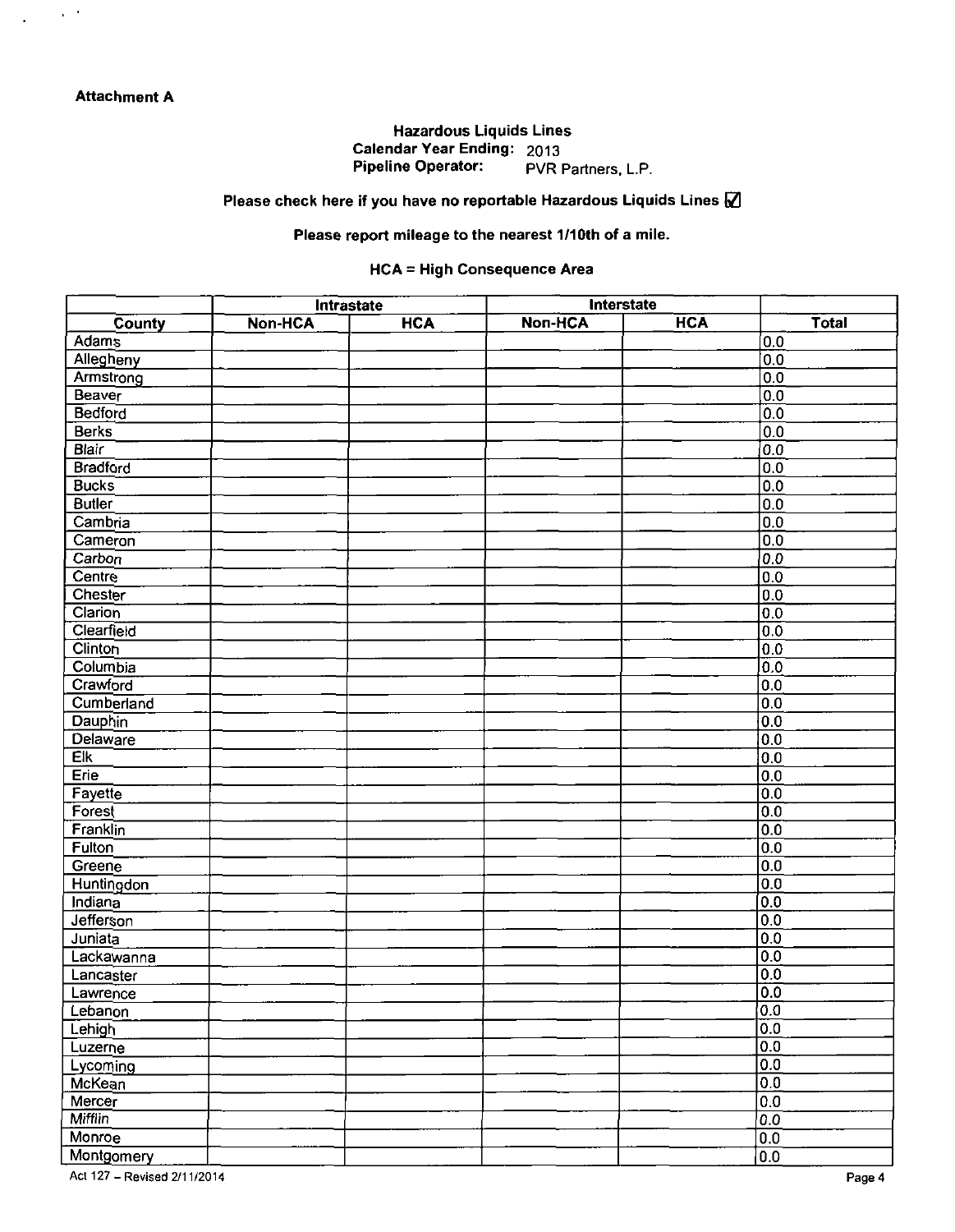| Montour        |     |     |     |     | $\overline{0.0}$ |
|----------------|-----|-----|-----|-----|------------------|
| Northampton    |     |     |     |     | 0.0              |
| Northumberland |     |     |     |     | 0.0              |
| Perry          |     |     |     |     | 0.0              |
| Philadelphia   |     |     |     |     | 0.0              |
| Pike           |     |     |     |     | $\overline{0.0}$ |
| Potter         |     |     |     |     | 0.0              |
| Schuylkill     |     |     |     |     | 0.0              |
| Snyder         |     |     |     |     | 0.0              |
| Somerset       |     |     |     |     | 0.0              |
| Sullivan       |     |     |     |     | $\overline{0.0}$ |
| Susquehanna    |     |     |     |     | 0.0              |
| Tioga          |     |     |     |     | 0.0              |
| Union          |     |     |     |     | 0.0              |
| Venango        |     |     |     |     | 0.0              |
| Warren         |     |     |     |     | 0.0              |
| Washington     |     |     |     |     | 0.0              |
| Wayne          |     |     |     |     | 0.0              |
| Westmoreland   |     |     |     |     | 0.0              |
| Wyoming        |     |     |     |     | 0.0              |
| York           |     |     |     |     | 0.0              |
|                |     |     |     |     |                  |
| Total          | 0.0 | 0.0 | 0.0 | 0.0 | 0.0              |

 $\frac{1}{2}$  ,  $\frac{1}{2}$  ,  $\frac{1}{2}$ 

 $\hat{\mathcal{A}}$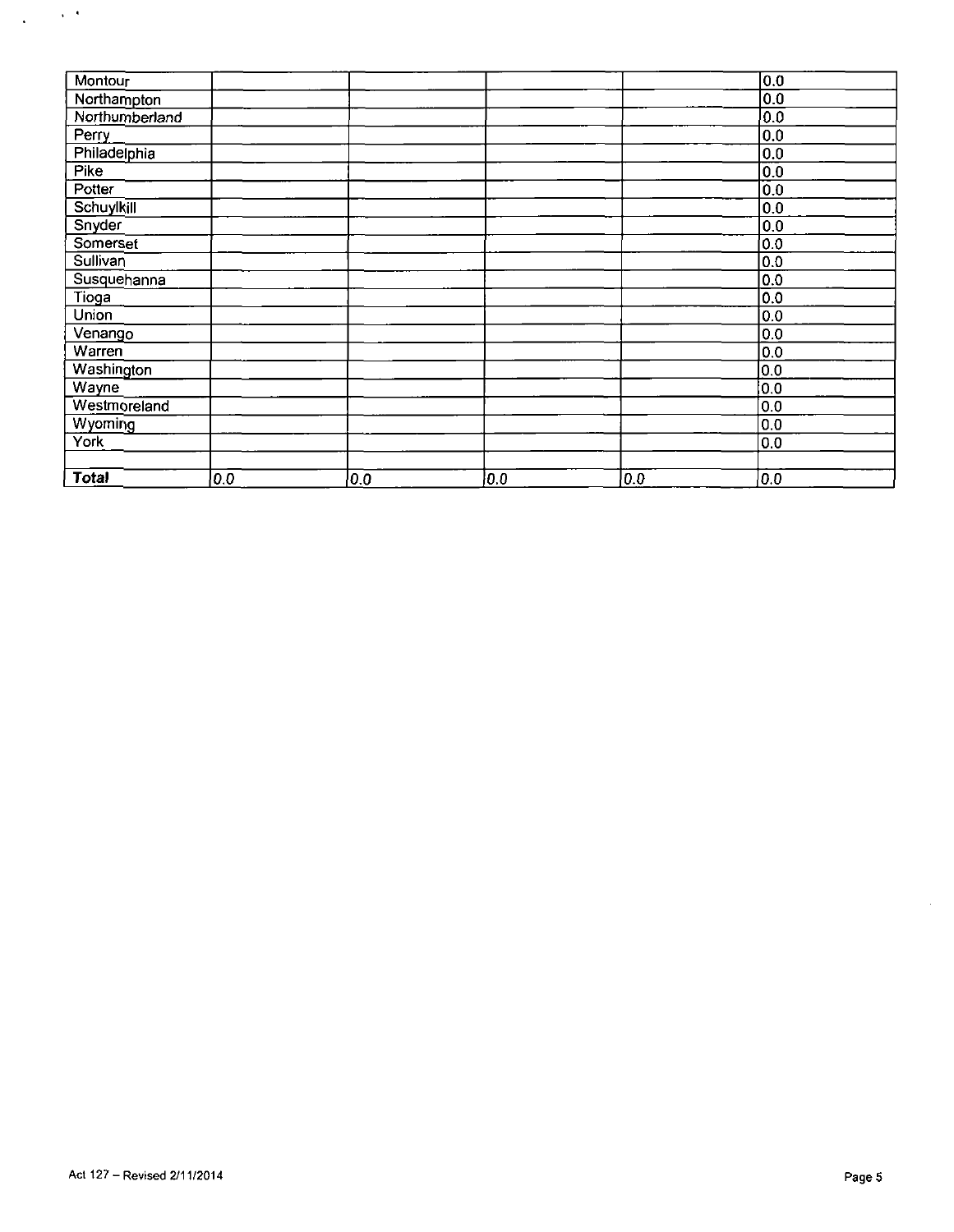$\epsilon$  .  $\delta$ 

**Mileage Calendar Year Ending: 2013 Pipeline Operator:** PVR Partners, L.P.

## **Please check here if you have no miles to report Q**

### **Act 127 mileage reporting for this form should not include any pipelines subject to the exclusive jurisdiction of the Federal Energy Regulatory Commission.**

### **Please report mileage to the nearest 1/10th of a mile.**

|                             |                                            |                                        |                                          | <b>Gathering, Transmission &amp; Distribution</b>           |                                                             |                                            |                                                   |                                             |
|-----------------------------|--------------------------------------------|----------------------------------------|------------------------------------------|-------------------------------------------------------------|-------------------------------------------------------------|--------------------------------------------|---------------------------------------------------|---------------------------------------------|
|                             | <b>Number</b><br>of<br>Farm<br><b>Taps</b> | Class 1<br>Gathering<br>(Conventional) | Class 1<br>Gathering<br>(Unconventional) | Class 1<br><b>Transmission</b><br>8.<br><b>Distribution</b> | Class <sub>2</sub><br>Gathering<br><b>Transmission</b><br>8 | Class 3<br>Gathering<br>Transmission<br>8. | Class 4<br>Gathering<br><b>Transmission</b><br>8. | Total<br>Class 1<br>$TAD +$<br><b>Class</b> |
|                             |                                            |                                        |                                          |                                                             | <b>Distribution</b>                                         | <b>Distribution</b>                        | <b>Distribution</b>                               | $2 + 3 + 4$                                 |
| County<br>Adams             |                                            |                                        |                                          |                                                             |                                                             |                                            |                                                   | <b>G,T&amp;D</b><br>0.0                     |
|                             |                                            |                                        |                                          |                                                             |                                                             |                                            |                                                   | 0.0                                         |
| Allegheny<br>Armstrong      |                                            |                                        |                                          |                                                             |                                                             |                                            |                                                   | $\overline{0.0}$                            |
| Beaver                      |                                            |                                        |                                          |                                                             |                                                             |                                            |                                                   | $\overline{0.0}$                            |
| Bedford                     |                                            |                                        |                                          |                                                             |                                                             |                                            |                                                   | $\overline{0.0}$                            |
| <b>Berks</b>                |                                            |                                        |                                          |                                                             |                                                             |                                            |                                                   | $\overline{0.0}$                            |
| Blair                       |                                            |                                        |                                          |                                                             |                                                             |                                            |                                                   | $\overline{0}$ .0                           |
| <b>Bradford</b>             |                                            |                                        | 35.7                                     | 0.3                                                         | $\overline{2.0}$                                            |                                            |                                                   | $\overline{2.3}$                            |
| <b>Bucks</b>                |                                            |                                        |                                          |                                                             |                                                             |                                            |                                                   | 0.0                                         |
| <b>Butler</b>               |                                            |                                        |                                          |                                                             |                                                             |                                            |                                                   | 0.0                                         |
| Cambria                     |                                            |                                        |                                          |                                                             |                                                             |                                            |                                                   | 0.0                                         |
| Cameron                     |                                            |                                        |                                          |                                                             |                                                             |                                            |                                                   | $\overline{0.0}$                            |
| Carbon                      |                                            |                                        |                                          |                                                             |                                                             |                                            |                                                   | $\overline{0.0}$                            |
| Centre                      |                                            |                                        |                                          |                                                             |                                                             |                                            |                                                   | 0.0                                         |
| Chester                     |                                            |                                        |                                          |                                                             |                                                             |                                            |                                                   | 0.0                                         |
| Clarion                     |                                            |                                        |                                          |                                                             |                                                             |                                            |                                                   | 0.0                                         |
| Clearfield                  |                                            |                                        |                                          |                                                             |                                                             |                                            |                                                   | 0.0                                         |
| Clinton                     |                                            |                                        |                                          |                                                             |                                                             |                                            |                                                   | 0.0                                         |
| Columbia                    |                                            |                                        |                                          |                                                             |                                                             |                                            |                                                   | 0.0                                         |
| Crawford                    |                                            |                                        |                                          |                                                             |                                                             |                                            |                                                   | 0.0                                         |
| Cumberland                  |                                            |                                        |                                          |                                                             |                                                             |                                            |                                                   | 0.0                                         |
| Dauphin                     |                                            |                                        |                                          |                                                             |                                                             |                                            |                                                   | 0.0                                         |
| Delaware                    |                                            |                                        |                                          |                                                             |                                                             |                                            |                                                   | 0.0                                         |
| Elk                         |                                            |                                        |                                          |                                                             |                                                             |                                            |                                                   | $\overline{0.0}$                            |
| Erie                        |                                            |                                        |                                          |                                                             |                                                             |                                            |                                                   | $\overline{0.0}$                            |
| Fayette                     |                                            |                                        |                                          |                                                             |                                                             |                                            |                                                   | 0.0                                         |
| Forest                      |                                            |                                        |                                          |                                                             |                                                             |                                            |                                                   | $\overline{0.0}$                            |
| Franklin                    |                                            |                                        |                                          |                                                             |                                                             |                                            |                                                   | 0.0                                         |
| Fulton                      |                                            |                                        |                                          |                                                             |                                                             |                                            |                                                   | 0.0                                         |
| Greene                      |                                            |                                        | 0.6                                      |                                                             |                                                             |                                            |                                                   | 0.0                                         |
| <b>Huntingdon</b>           |                                            |                                        |                                          |                                                             |                                                             |                                            |                                                   | $\overline{0.0}$                            |
| Indiana                     |                                            |                                        |                                          |                                                             |                                                             |                                            |                                                   | $\overline{0.0}$                            |
| Jefferson                   |                                            |                                        |                                          |                                                             |                                                             |                                            |                                                   | $\overline{0.0}$                            |
| Juniata                     |                                            |                                        |                                          |                                                             |                                                             |                                            |                                                   | 0.0                                         |
| Lackawanna                  |                                            |                                        |                                          |                                                             |                                                             |                                            |                                                   | 0.0                                         |
| Lancaster                   |                                            |                                        |                                          |                                                             |                                                             |                                            |                                                   | $\overline{0.0}$                            |
| Lawrence                    |                                            |                                        |                                          |                                                             |                                                             |                                            |                                                   | 0.0                                         |
| Lebanon                     |                                            |                                        |                                          |                                                             |                                                             |                                            |                                                   | $\overline{0.0}$                            |
| Lehigh                      |                                            |                                        |                                          |                                                             |                                                             |                                            |                                                   | $\overline{0.0}$                            |
| Luzerne                     |                                            |                                        | 1.8                                      | 5.5                                                         |                                                             |                                            |                                                   | $\overline{5.5}$                            |
| Lycoming                    |                                            |                                        | 116.0                                    | $\overline{37.2}$                                           | $\sqrt{5.5}$                                                |                                            |                                                   | 42.7                                        |
| Act 127 - Revised 2/11/2014 |                                            |                                        |                                          |                                                             |                                                             |                                            |                                                   | Page 6                                      |
|                             |                                            |                                        |                                          |                                                             |                                                             |                                            |                                                   |                                             |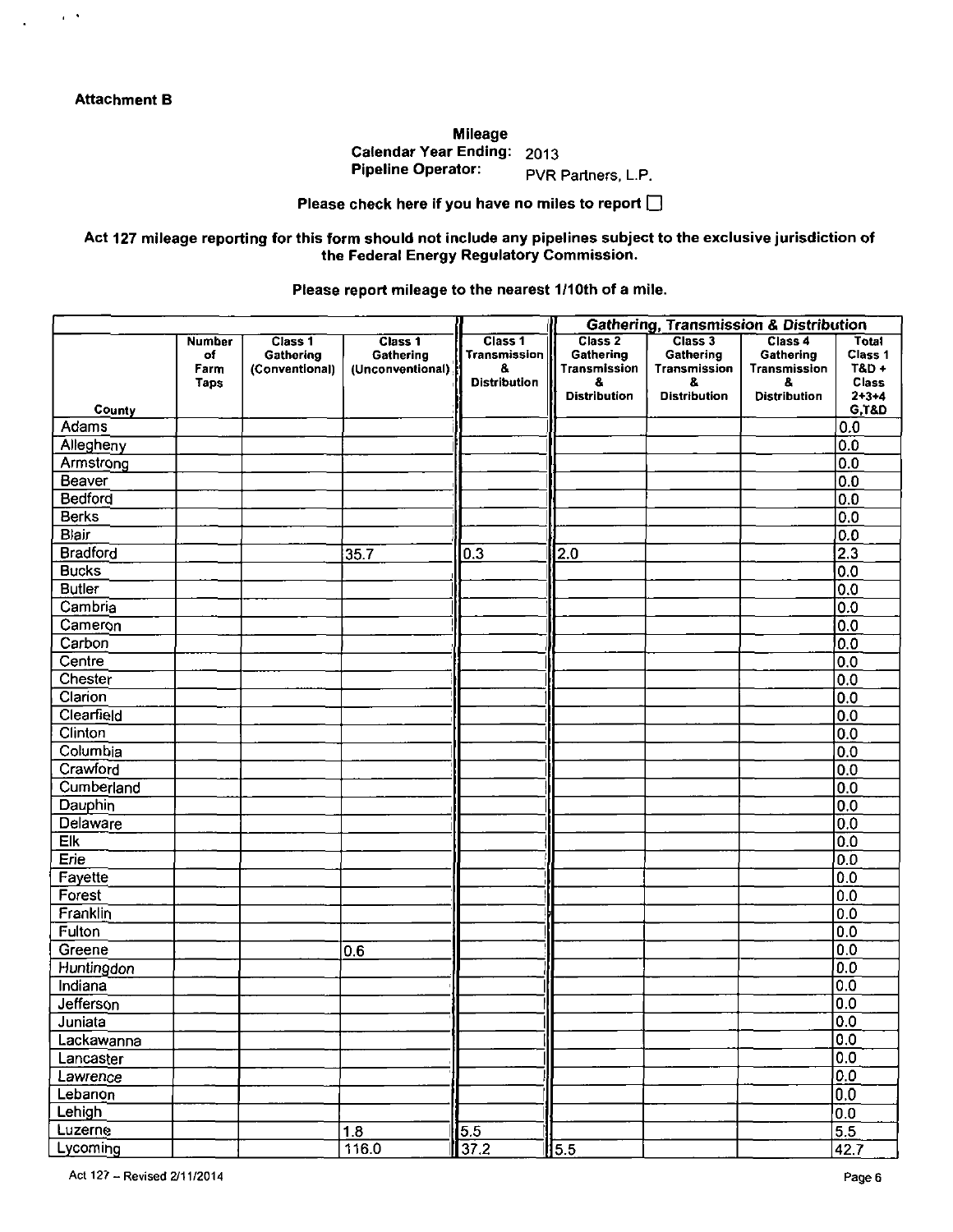| McKean            |     |                  |       |      |               |     |     | 0.0              |
|-------------------|-----|------------------|-------|------|---------------|-----|-----|------------------|
| Mercer            |     |                  |       |      |               |     |     | $\overline{0.0}$ |
| Mifflin           |     |                  |       |      |               |     |     | $\overline{0.0}$ |
| Monroe            |     |                  |       |      |               |     |     | 0.0              |
| Montgomery        |     |                  |       |      |               |     |     | 0.0              |
| Montour           |     |                  |       |      |               |     |     | 0.0              |
| Northampton       |     |                  |       |      |               |     |     | 0.0              |
| Northumberland    |     |                  |       |      |               |     |     | $\overline{0.0}$ |
| Perry             |     |                  |       |      |               |     |     | $\overline{0.0}$ |
| Philadelphia      |     |                  |       |      |               |     |     | 0.0              |
| Pike              |     |                  |       |      |               |     |     | 0.0              |
| Potter            |     |                  |       |      |               |     |     | 0.0              |
| <b>Schuylkill</b> |     |                  |       |      |               |     |     | 0.0              |
| Snyder            |     |                  |       |      |               |     |     | 0.0              |
| Somerset          |     |                  |       |      |               |     |     | 0.0              |
| Sullivan          |     |                  |       |      |               |     |     | 0.0              |
| Susquehanna       |     |                  | 31.2  | 2.1  | 1.7           | 0.2 |     | $\overline{4.0}$ |
| Tioga             |     |                  |       |      |               |     |     | 0.0              |
| Union             |     |                  |       |      |               |     |     | 0.0              |
| Venango           |     |                  |       |      |               |     |     | $\overline{0.0}$ |
| Warren            |     |                  |       |      |               |     |     | 0.0              |
| Washington        |     |                  |       |      |               |     |     | $\overline{0.0}$ |
| Wayne             |     |                  |       |      |               |     |     | 0.0              |
| Westmoreland      |     |                  |       |      |               |     |     | 0.0              |
| Wyoming           |     |                  | 44.6  | 1.0  | 11.0          | 0.4 |     | 12.4             |
| York              |     |                  |       |      |               |     |     | 0.0              |
|                   |     |                  |       |      |               |     |     |                  |
| Total             | 0.0 | $0.\overline{0}$ | 229.9 | 46.1 | $\sqrt{20.2}$ | 0.6 | 0.0 | 66.9             |

 $\frac{1}{2}$  and  $\frac{1}{2}$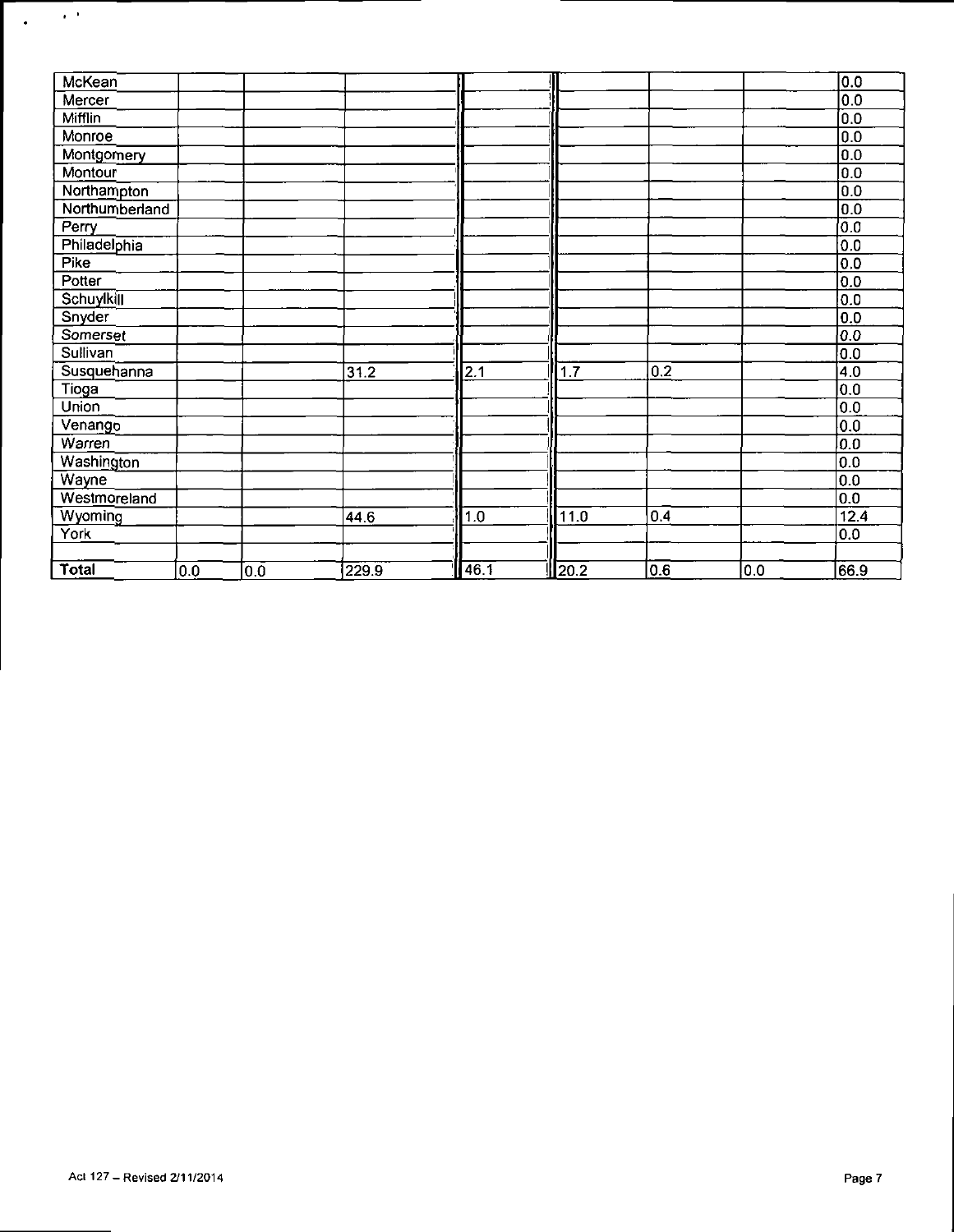$\epsilon$  :

 $\mathbf{A}^{\dagger}$ 

# Country of Manufacture Calendar Year Ending: 2013

Pipeline Operator: PVR Partners, L.P.

Please check here if you have no lines installed in the previous calendar year  $\square$ 

# Please report mileage to the nearest 1/10th of a mile

| <b>Country of Manufacture</b> | Length of tubular steel<br>products | <b>Material Test Report</b><br>(yes/no) |           |  |
|-------------------------------|-------------------------------------|-----------------------------------------|-----------|--|
|                               |                                     | Yes                                     | <b>No</b> |  |
| <b>United States</b>          | 79.0                                | K                                       |           |  |
|                               |                                     |                                         |           |  |
|                               |                                     |                                         |           |  |
|                               |                                     |                                         |           |  |
|                               |                                     |                                         |           |  |
|                               |                                     |                                         |           |  |
|                               |                                     |                                         |           |  |
|                               |                                     |                                         |           |  |
|                               |                                     |                                         |           |  |
|                               |                                     |                                         |           |  |
|                               |                                     |                                         |           |  |
|                               |                                     |                                         |           |  |
|                               |                                     |                                         |           |  |
|                               |                                     |                                         |           |  |
|                               |                                     |                                         |           |  |
|                               |                                     |                                         |           |  |
|                               |                                     |                                         |           |  |
|                               |                                     |                                         |           |  |
|                               |                                     |                                         |           |  |
|                               |                                     |                                         |           |  |
|                               |                                     |                                         |           |  |
|                               |                                     |                                         |           |  |
|                               |                                     |                                         |           |  |
|                               |                                     |                                         |           |  |
|                               |                                     |                                         |           |  |
|                               |                                     |                                         |           |  |
|                               |                                     |                                         |           |  |
| <b>Total</b>                  | 79.0                                |                                         |           |  |

 $\sim$